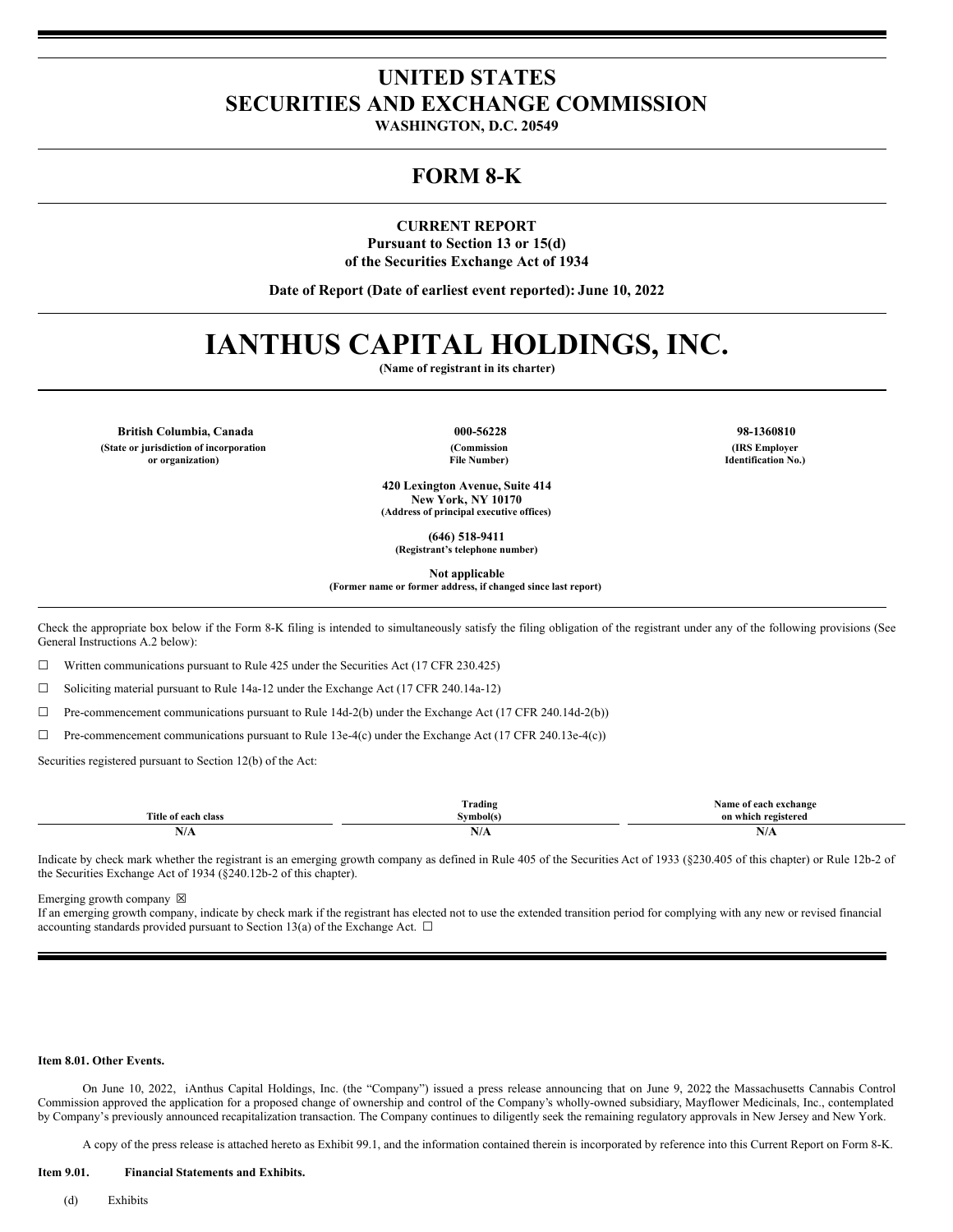| Exhibit<br>$N_0$ . | <b>Description</b>                                                |
|--------------------|-------------------------------------------------------------------|
| 99.1               | Press release, dated June 10, 2022                                |
| 104                | Inline XBRL for the cover page of this Current Report on Form 8-K |

### **SIGNATURES**

Pursuant to the requirements of the Securities Exchange Act of 1934, the registrant has duly caused this report to be signed on its behalf by the undersigned hereunto duly authorized.

### **IANTHUS CAPITAL HOLDINGS, INC.**

Date: June 13, 2022

By: /s/ Robert Galvin

Robert Galvin Chief Executive Officer and Interim Chief Operating Officer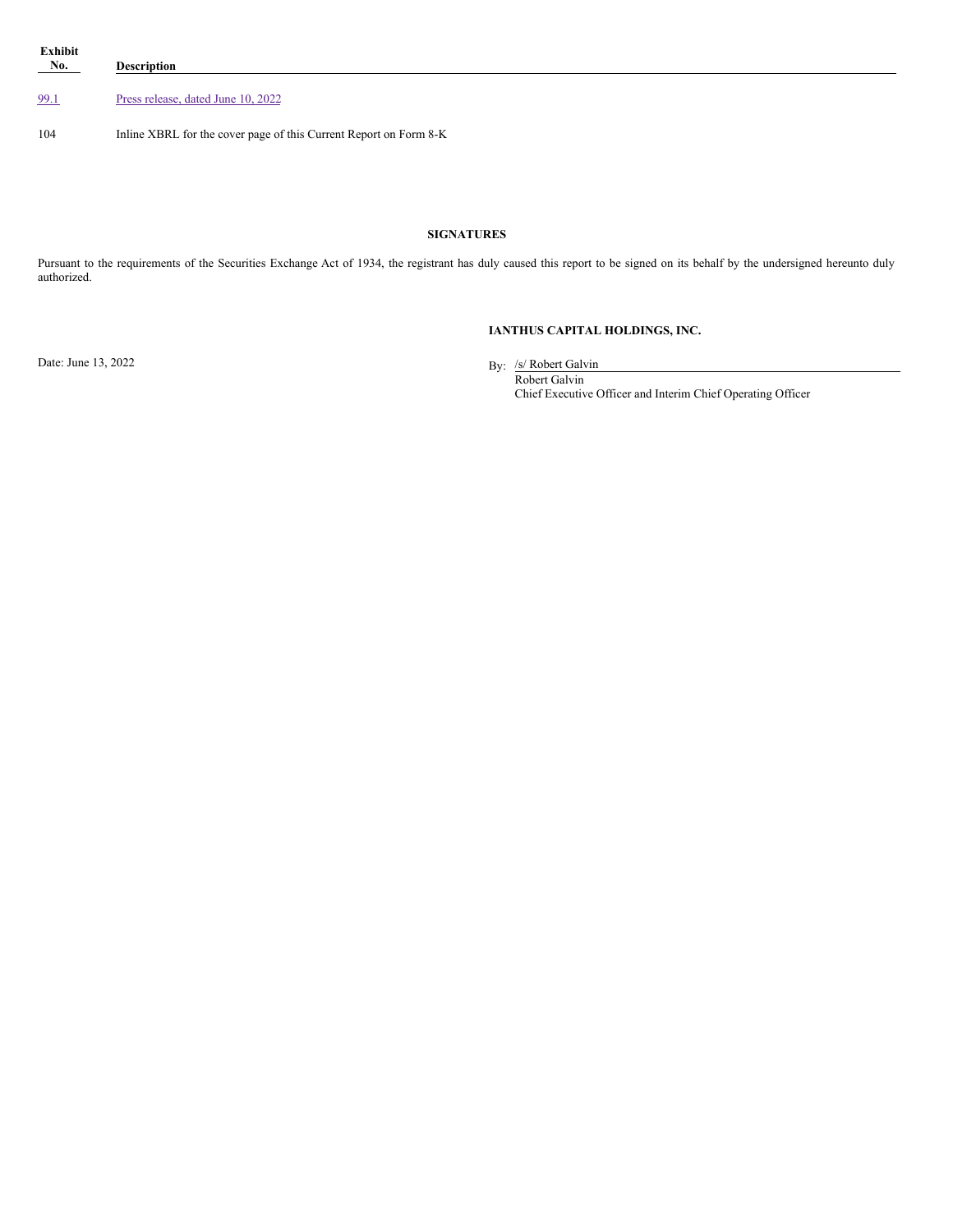# <span id="page-2-0"></span>iAnthus

# **iAnthus Announces Massachusetts Regulatory Approval for Recapitalization Transaction**

NEW YORK and TORONTO, June 10, 2022 /CNW/ - iAnthus Capital Holdings, Inc. (" **iAnthus**" or the "**Company**") (CSE: IAN) (OTCPK: ITHUF), which owns, operates and partners with regulated cannabis operations across the United States announces that on June 9, 2022, the Massachusetts Cannabis Control Commission (the "**CCC**") approved the application (the "**COC Application**") for a proposed change of ownership and control of the Company's wholly-owned subsidiary, Mayflower Medicinals, Inc. ("**Mayflower**") contemplated by Company's previously announced recapitalization transaction (the "**Recapitalization Transaction**").

On June 17, 2021, the CCC approved the applications for the proposed change of ownership and control of the then-current licenses held by Mayflower and the Company's wholly-owned subsidiary, Cannatech Medicinals, Inc., contemplated by the Recapitalization Transaction (the "**June 17 Approval**"). On August 12, 2021, the CCC approved Mayflower's pending application for a Marijuana Establishment retail license for its Allston, Massachusetts retail location (the "**Allston License**"). As a result of the August 21, 2021 approval relating to the Allston License, the COC Application had to be approved before the June 17 Approval could be implemented. Now that the COC Application has been approved, the June 17 Approval is now a final approval.

The Company continues to diligently seek the remaining regulatory approvals in New Jersey and New York. Given that only two regulatory approvals remain outstanding for the Recapitalization Transaction, the Company expects to close the Recapitalization Transaction in the near term.

# **About iAnthus**

iAnthus owns and operates licensed cannabis cultivation, processing and dispensary facilities throughout the United States. For more information, visit www.iAnthus.com.

# **COVID-19 Risk Factor**

The Company may be impacted by business interruptions resulting from pandemics and public health emergencies, including those related to COVID-19. An outbreak of infectious disease, a pandemic, or a similar public health threat, such as the recent outbreak of COVID-19, or a fear of any of the foregoing could adversely impact the Company by causing operating, manufacturing, supply chain, and project development delays and disruptions, labor shortages, travel, and shipping disruption and shutdowns (including as a result of government regulation and prevention measures). It is unknown whether and how the Company may be affected if such a pandemic persists for an extended period of time, including as a result of the waiver of regulatory requirements or the implementation of emergency regulations to which the Company is subject. Although the Company has been deemed essential and/or has been permitted to continue operating its facilities in the states in which it cultivates, processes, manufactures, and sells cannabis during the pendency of the COVID-19 pandemic, there is no assurance that the Company's operations will continue to be deemed essential and/or will continue to be permitted to operate. The Company may incur expenses or delays relating to such events outside of its control, which could have a material adverse impact on its business, operating results, financial condition, and the trading price of the Company's common shares.